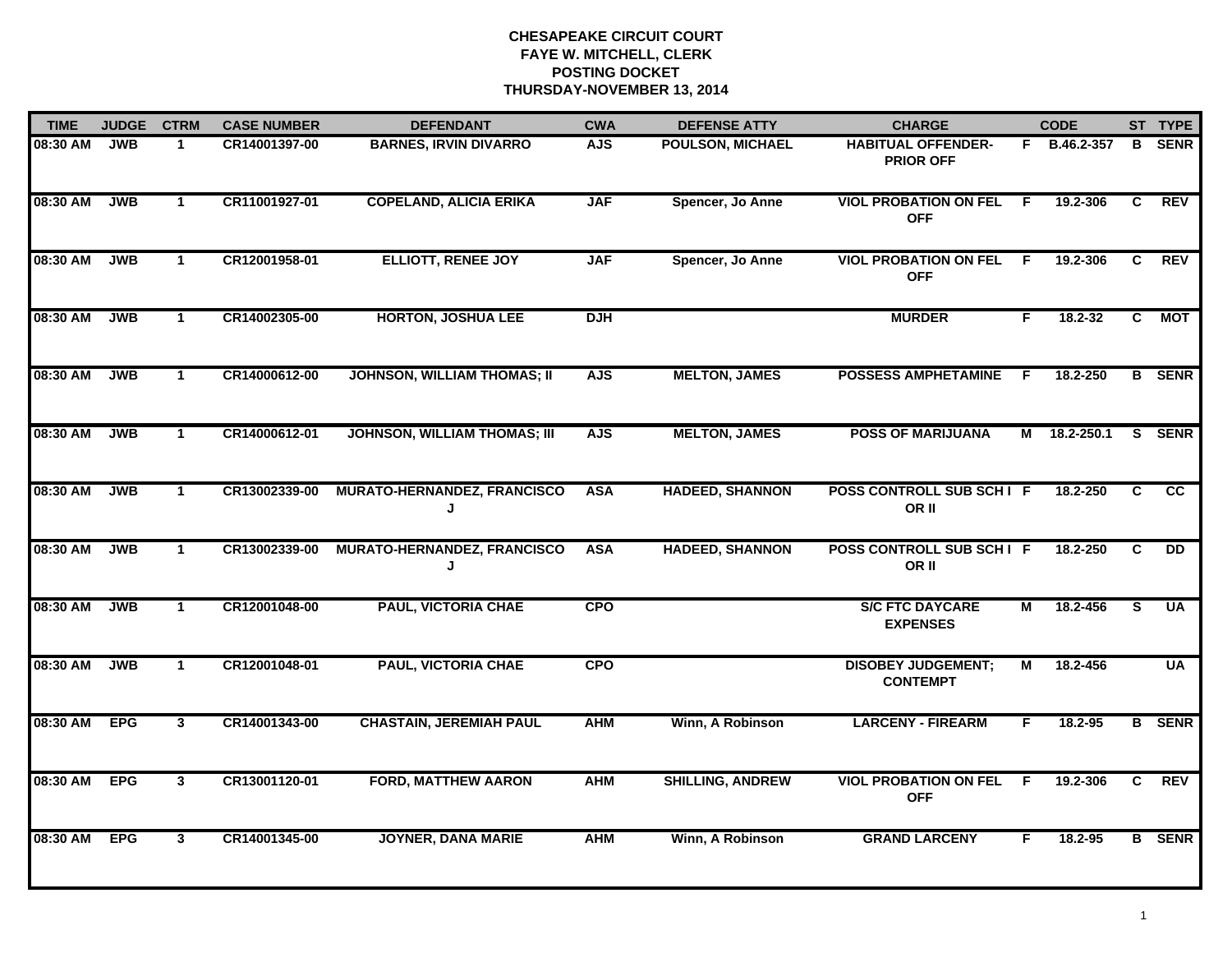| <b>TIME</b> | <b>JUDGE</b> | <b>CTRM</b>             | <b>CASE NUMBER</b> | <b>DEFENDANT</b>                 | <b>CWA</b> | <b>DEFENSE ATTY</b>      | <b>CHARGE</b>                                    | <b>CODE</b> |          |              | ST TYPE        |
|-------------|--------------|-------------------------|--------------------|----------------------------------|------------|--------------------------|--------------------------------------------------|-------------|----------|--------------|----------------|
| 08:30 AM    | <b>EPG</b>   | $\mathbf{3}$            | CR14001377-00      | <b>KRAWETZ, DALE ROBERT; JR</b>  | <b>MSI</b> | <b>WENTWORTH, RACHEL</b> | <b>POSSESS HEROIN</b>                            | F.          | 18.2-250 | в            | <b>UA</b>      |
| 08:30 AM    | <b>EPG</b>   | $\overline{\mathbf{3}}$ | CR10002106-01      | <b>URBANO, JESSICA ADDISON</b>   | <b>MLK</b> | <b>SLAVEN, RONALD</b>    | <b>VIOL PROBATION ON FEL</b><br><b>OFF</b>       | -F          | 19.2-306 | C            | <b>REV</b>     |
| 08:30 AM    | <b>EPG</b>   | 3                       | CR10002614-01      | <b>URBANO, JESSICA ADDISON</b>   | <b>MLK</b> | <b>SLAVEN, RONALD</b>    | <b>VIOL PROBATION ON FEL</b><br><b>OFF</b>       | E           | 19.2-306 | C            | <b>REV</b>     |
| 08:30 AM    | <b>EPG</b>   | $\mathbf{3}$            | CR14000619-00      | <b>URBANO, JESSICA ADDISON</b>   | <b>MLK</b> | <b>HOLDER, WM JOSHUA</b> | <b>GRAND LARCENY</b>                             | F.          | 18.2-95  |              | C SENR         |
| 08:30 AM    | <b>EPG</b>   | $\mathbf{3}$            | CR14000619-01      | <b>URBANO, JESSICA ADDISON</b>   | <b>MLK</b> | <b>HOLDER, W JOSHUA</b>  | <b>FTA SENTENCING</b>                            | М           | 18.2-456 |              | C CAP          |
| 08:30 AM    | <b>EPG</b>   | $\mathbf{3}$            | CR14000716-00      | <b>WILLIAMS, JAQUANE LAMONT</b>  | <b>MLK</b> | <b>TITTER, JENNIFER</b>  | <b>GRAND LARCENY</b>                             | F.          | 18.2-95  | в            | $\overline{U}$ |
| 08:30 AM    | <b>EPG</b>   | $\overline{\mathbf{3}}$ | CR14000716-01      | <b>WILLIAMS, JAQUANE LAMONT</b>  | <b>MLK</b> | <b>TITTER, JENNIFER</b>  | <b>OBTAIN MONEY FALSE</b><br><b>PRETENSE</b>     | М           | 18.2-178 |              | <b>B</b> SENR  |
| 08:30 AM    | <b>CEP</b>   | 4                       | CR11001285-01      | <b>BELL, MARVIN CALVIN</b>       | <b>WHC</b> | <b>SLAVEN, RONALD</b>    | <b>VIOL PROBATION ON FEL</b><br><b>OFF</b>       | E           | 19.2-306 | C            | <b>REV</b>     |
| 08:30 AM    | <b>CEP</b>   | 4                       | CR14000128-00      | <b>BRYANT, RODERICK BRANDELL</b> | <b>PLC</b> | <b>FLAX, SCOTT</b>       | DWI: 3RD OFF W/IN 5Y                             | F           | 18.2-266 |              | <b>B</b> SENR  |
| 08:30 AM    | <b>CEP</b>   | 4                       | CR14000128-01      | <b>BRYANT, RODERICK BRANDELL</b> | <b>PLC</b> | <b>FLAX, SCOTT</b>       | <b>DRIVE ON SUSP LICENSE-</b><br><b>DUI CONV</b> | M           | 18.2-272 |              | <b>B</b> SENR  |
| 08:30 AM    | <b>CEP</b>   | $\overline{4}$          | CR10001198-01      | <b>HILL, COREY LANCE</b>         | <b>MSI</b> | <b>PASS, STEPHANIE P</b> | <b>VIOL PROBATION ON FEL F</b><br><b>OFF</b>     |             | 19.2-306 | $\mathbf{c}$ | REV            |
| 08:30 AM    | <b>CEP</b>   | 4                       | CR14000365-00      | <b>HILL, COREY LANCE</b>         | <b>MSI</b> | <b>PASS, STEPHANIE</b>   | <b>POSSESS COCAINE</b>                           | F.          | 18.2-250 |              | C SENR         |
| 08:30 AM    | <b>CEP</b>   | $\overline{4}$          | CR08001176-01      | <b>STORY, BRIAN SHANE</b>        | <b>WHC</b> | <b>POULSON, MICHAEL</b>  | <b>VIOL PROBATION ON FEL</b><br><b>OFF</b>       | F           | 19.2-306 | C.           | <b>REV</b>     |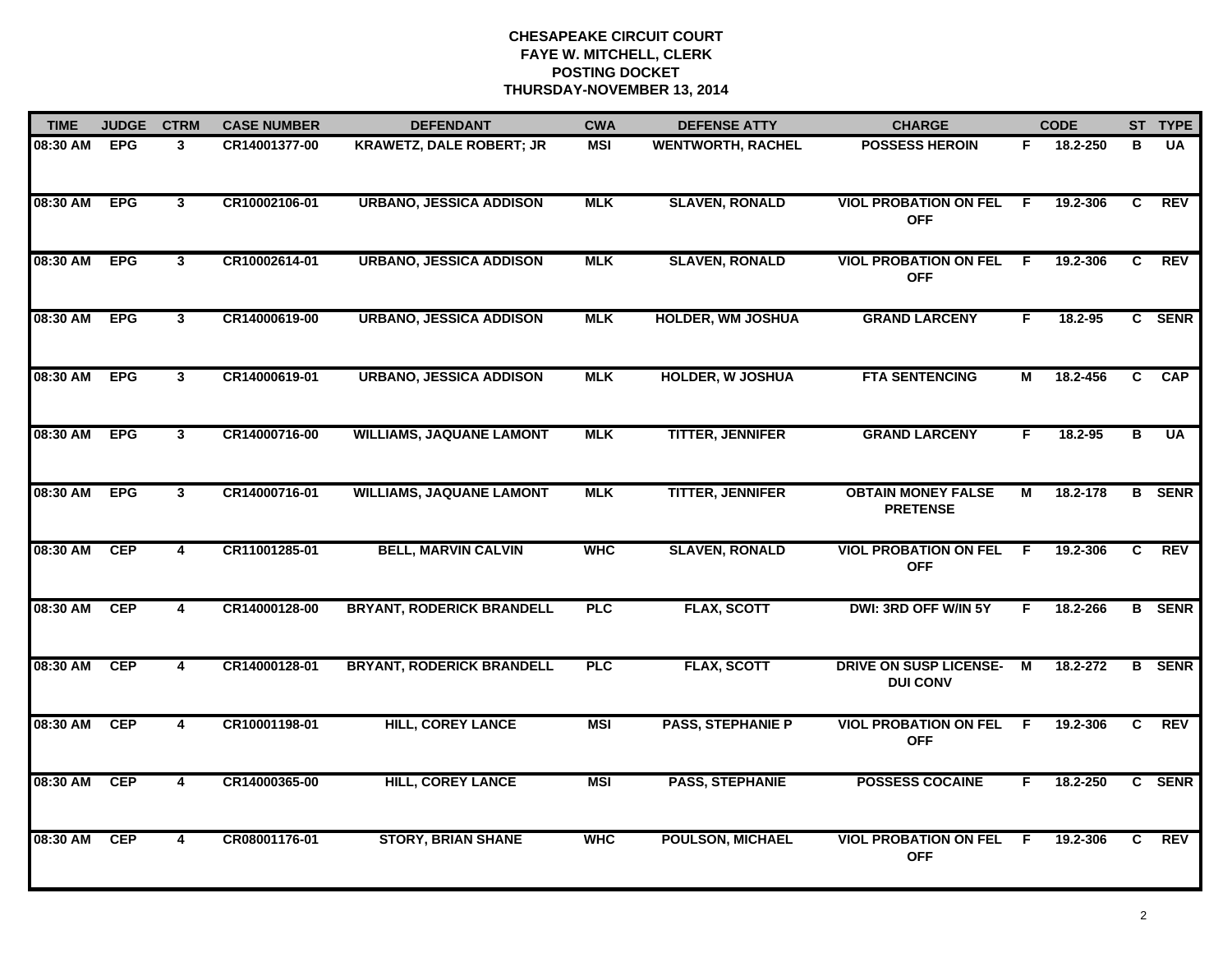| <b>TIME</b> | <b>JUDGE</b> | <b>CTRM</b>    | <b>CASE NUMBER</b> | <b>DEFENDANT</b>                | <b>CWA</b> | <b>DEFENSE ATTY</b>           | <b>CHARGE</b>                             | <b>CODE</b> |               |                         | ST TYPE         |
|-------------|--------------|----------------|--------------------|---------------------------------|------------|-------------------------------|-------------------------------------------|-------------|---------------|-------------------------|-----------------|
| 08:30 AM    | <b>CEP</b>   | 4              | CR14001163-00      | <b>STORY, BRIAN SHANE</b>       | CEE        | POULSON, MICHAEL              | <b>GRAND LARCENY</b>                      | F           | 18.2-95       |                         | C SENR          |
| 08:30 AM    | <b>MATA</b>  | $\overline{5}$ | CR14000216-00      | <b>CAROLINO, PATRICK AUSTIN</b> | <b>ASA</b> | <b>MORECOCK, ROBERT G</b>     | <b>AGGR MALICIOUS</b><br><b>WOUNDING</b>  | F.          | $18.2 - 51.2$ | $\overline{\mathbf{B}}$ | <b>TRYL</b>     |
| 08:30 AM    | <b>MATA</b>  | $\overline{5}$ | CR14000539-00      | <b>PRICE, LATOYA MARIE</b>      | <b>JAF</b> | <b>TITTER, JENNIFER</b>       | <b>POSS OF MARIJUANA</b>                  | М           | 18.2-250.1    | <b>S</b>                | $\overline{DD}$ |
| 08:30 AM    | <b>RDS</b>   | 6              | CR13002355-00      | <b>CARLISLE, EMILY NICOLE</b>   | <b>CEE</b> | <b>HOLDER, WM JOSHUA</b>      | <b>GRAND LARCENY</b>                      | F.          | $18.2 - 95$   |                         | C SENR          |
| 08:30 AM    | <b>RDS</b>   | 6              | CR13002355-02      | <b>CARLISLE, EMILY NICOLE</b>   | <b>CEE</b> | <b>HOLDER, WM JOSHUA</b>      | <b>GRAND LARCENY</b>                      | F.          | 18.2-95       |                         | C SENR          |
| 08:30 AM    | <b>RDS</b>   | 6              | CR13002355-04      | <b>CARLISLE, EMILY NICOLE</b>   | <b>CEE</b> | <b>HOLDER, WM JOSHUA</b>      | <b>DAMAGE PROPERTY</b>                    | М           | 46-131        |                         | C SENR          |
| 08:30 AM    | <b>RDS</b>   | 6              | CR13002355-05      | <b>CARLISLE, EMILY NICOLE</b>   | <b>CEE</b> | <b>HOLDER, WM JOSHUA</b>      | <b>DAMAGE PROPERTY</b>                    | М           | 18.2-137      |                         | C SENR          |
| 08:30 AM    | <b>RDS</b>   | 6              | CR13002355-08      | <b>CARLISLE, EMILY NICOLE</b>   | <b>CEE</b> | <b>HOLDER, WILLIAM JOSHUA</b> | <b>FTA SENTENCING</b>                     | М           | 18.2-456      | $\overline{c}$          | <b>CAP</b>      |
| 08:30 AM    | <b>RDS</b>   | 6              | CR14000057-01      | <b>CARLISLE, EMILY NICOLE</b>   | <b>CEE</b> | <b>HOLDER, WM JOSHUA</b>      | <b>GRAND LARCENY</b>                      | F           | 18.2-95       |                         | C SENR          |
| 08:30 AM    | <b>RDS</b>   | 6              | CR14000057-02      | <b>CARLISLE, EMILY NICOLE</b>   | <b>CEE</b> | <b>HOLDER, WM JOSHUA</b>      | <b>DAMAGE PROPERTY</b>                    | М           | 46-131        |                         | C SENR          |
| 08:30 AM    | <b>RDS</b>   | 6              | CR14000057-03      | <b>CARLISLE, EMILY NICOLE</b>   | <b>CEE</b> | <b>HOLDER, WILLIAM JOSHUA</b> | <b>FTA SENTENCING</b>                     | М           | 18.2-456      |                         | C CAP           |
| 08:30 AM    | <b>RDS</b>   | 6              | CR12003137-00      | <b>MIXSON, SAMUEL TERRACEN</b>  | <b>AMF</b> | Gilchrist, Kurt A.            | <b>RAPE: VICTIM &lt;13 YRS</b>            | E           | $18.2 - 61$   |                         | C SENR          |
| 08:30 AM    | <b>RDS</b>   | 6              | CR12003137-01      | <b>MIXSON, SAMUEL TERRACEN</b>  | <b>AMF</b> | Gilchrist, Kurt A.            | <b>OBJECT SEX PEN: BY</b><br><b>FORCE</b> | F.          | 18.2-67.2     |                         | C SENR          |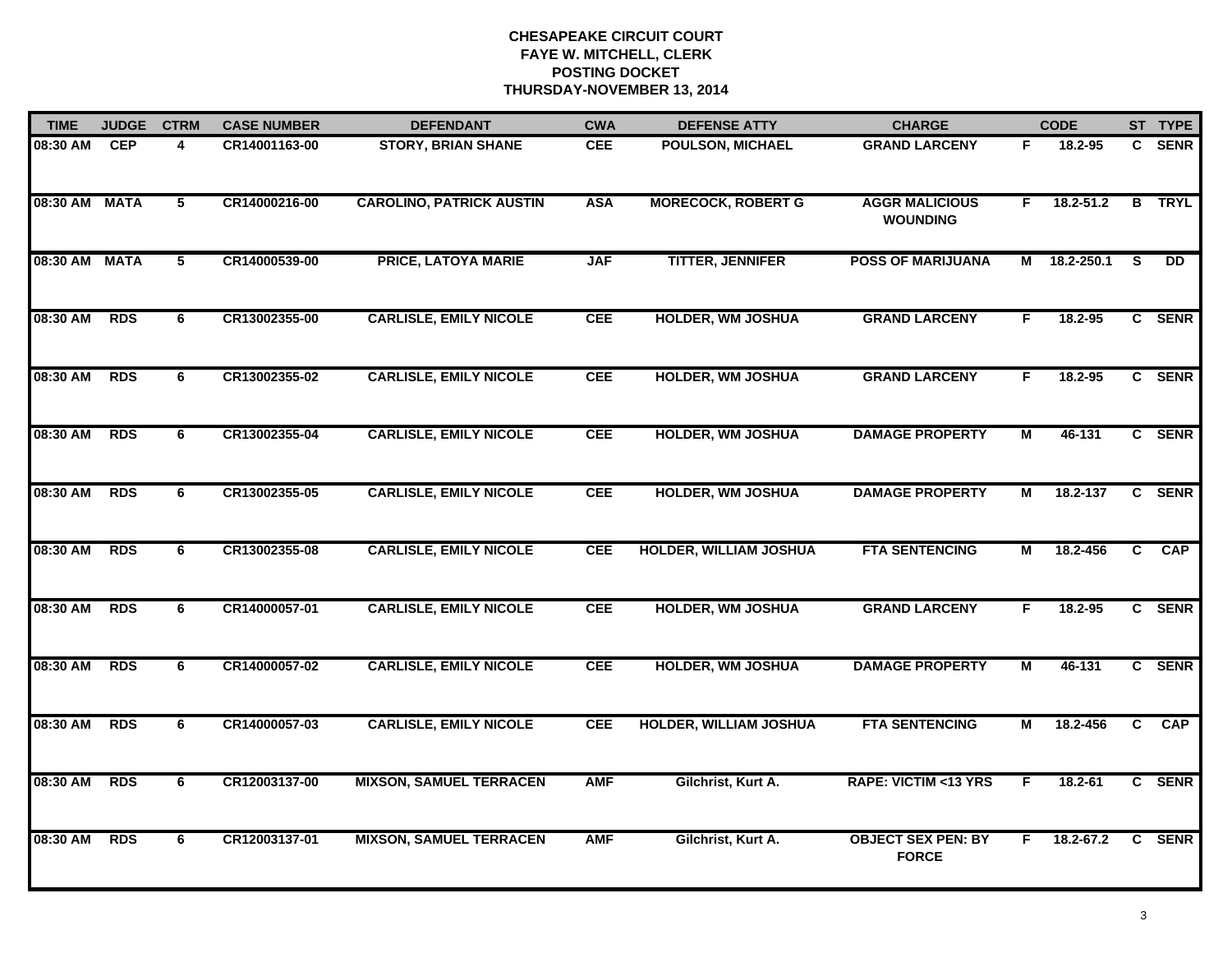| <b>TIME</b> | <b>JUDGE</b> | <b>CTRM</b>    | <b>CASE NUMBER</b> | <b>DEFENDANT</b>                | <b>CWA</b> | <b>DEFENSE ATTY</b>      | <b>CHARGE</b>                                 | <b>CODE</b> |               |    | ST TYPE       |
|-------------|--------------|----------------|--------------------|---------------------------------|------------|--------------------------|-----------------------------------------------|-------------|---------------|----|---------------|
| 08:30 AM    | <b>RDS</b>   | 6              | CR12003137-02      | <b>MIXSON, SAMUEL TERRACEN</b>  | <b>AMF</b> | Gilchrist, Kurt A.       | <b>INDECENT LIBERTIES</b><br>W/CHILD < 15     | F.          | 18.2-370      |    | C SENR        |
| 08:30 AM    | <b>RDS</b>   | 6              | CR14001075-00      | REEVES, AJHAI JULLARA           | <b>PLC</b> | <b>WENTWORTH, RACHEL</b> | <b>POSSESS BURGLARIOUS</b><br><b>TOOLS</b>    | -F          | 18.2-94       |    | <b>B</b> SENR |
| 08:30 AM    | <b>RDS</b>   | 6              | CR14001075-01      | <b>REEVES, AJHAI JULLARA</b>    | <b>PLC</b> | <b>WENTWORTH, RACHEL</b> | <b>CONCEAL GOODS</b>                          | М           | 18.2-103      |    | <b>B</b> SENR |
| 08:30 AM    | <b>RDS</b>   | 6              | CR14001075-02      | <b>REEVES, AJHAI JULLARA</b>    | PLC        | <b>WENTWORTH, RACHEL</b> | <b>IDENTITY THEFT</b>                         | М           | 18.2-186.3    |    | <b>B</b> SENR |
| 08:30 AM    | <b>RDS</b>   | 6              | CR14001075-03      | <b>REEVES, AJHAI JULLARA</b>    | <b>PLC</b> | <b>WENTWORTH, RACHEL</b> | <b>FTA - TRIAL</b>                            | М           | 18.2-456      | S. | <b>SC</b>     |
| 08:30 AM    | <b>RDS</b>   | 6              | CR12000508-04      | <b>VULCANO, JESSICA</b>         | PLC        | <b>HADEED, SHANNON L</b> | <b>VIOL PROBATION ON FEL</b><br><b>OFF</b>    | -F          | 19.2-306      | C. | REV           |
| $9:00$ AM   | <b>MATA</b>  | $\overline{5}$ | $***$              | <b>**DRUG COURT**</b>           | $**$       | $***$                    | $***$                                         |             | $\star\star$  |    |               |
| 09:30 AM    | <b>RDS</b>   | 6              | CR11001295-01      | <b>BROWN, DEVON JARELL</b>      |            |                          | <b>VIOL PROBATION ON FEL</b><br><b>OFF</b>    | -F          | 19.2-306      |    | C ADAT        |
| 09:30 AM    | <b>RDS</b>   | 6              | CR14002224-00      | <b>HALL, HARVEY LEON</b>        | <b>KAM</b> | Draper, Anthony L        | <b>HABITUAL OFFENDER-</b><br><b>PRIOR OFF</b> | F           | 46.2-357      | в  | TBS           |
| 09:30 AM    | <b>RDS</b>   | 6              | CR14002179-00      | <b>JAMES, MELANIE THERESE</b>   |            |                          | SPEEDING 78/60                                |             | G.46.2-878    |    | S ADAT        |
| 09:30 AM    | <b>RDS</b>   | 6              | CR14002179-01      | <b>JAMES, MELANIE THERESE</b>   |            |                          | <b>DRIV UNDER REVO/SUSP</b><br>2ND            | М           | B.46.2-301    | S. | <b>ADAT</b>   |
| 10:00 AM    | <b>JWB</b>   | $\mathbf{1}$   | CR14001312-00      | <b>BROOKS, MELISSA</b>          | <b>CEE</b> | Jones, David L.          | <b>PETIT LARCENY 3RD</b><br><b>OFFENSE</b>    | F.          | 18.2-96       | B  | <b>MOT</b>    |
| 10:00 AM    | <b>JWB</b>   | $\mathbf{1}$   | CR14001972-00      | <b>FAULCON, MARTRICE NECOLE</b> | <b>CEE</b> | <b>MUSSONI, ERIK</b>     | <b>LARCENY W/INTENT TO</b><br><b>SELL</b>     |             | F 18.2-108.01 |    | <b>B</b> TRYL |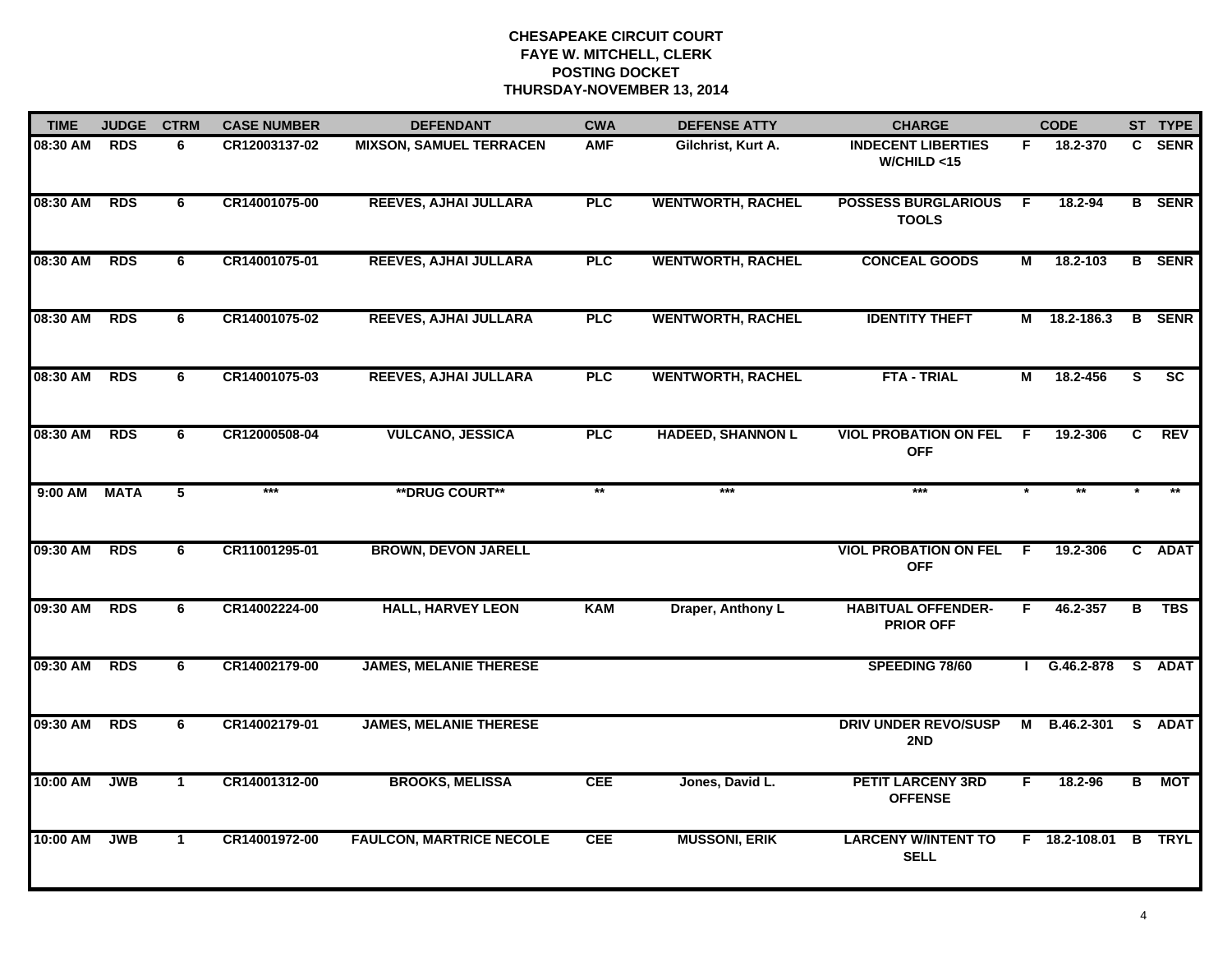| <b>TIME</b> | <b>JUDGE</b> | <b>CTRM</b>  | <b>CASE NUMBER</b> | <b>DEFENDANT</b>                    | <b>CWA</b> | <b>DEFENSE ATTY</b>       | <b>CHARGE</b>                                       |              | <b>CODE</b>       |  | ST TYPE       |
|-------------|--------------|--------------|--------------------|-------------------------------------|------------|---------------------------|-----------------------------------------------------|--------------|-------------------|--|---------------|
| 10:00 AM    | <b>JWB</b>   | $\mathbf{1}$ | CR14001972-01      | <b>FAULCON, MARTRICE NECOLE</b>     | <b>CEE</b> | <b>MUSSONI, ERIK</b>      | <b>GRAND LARCENY</b>                                | F.           | 18.2-95           |  | <b>B</b> TRYL |
| 10:00 AM    | <b>JWB</b>   | $\mathbf{1}$ | CR14001972-02      | <b>FAULCON, MARTRICE NECOLE</b>     | <b>CEE</b> | <b>MUSSONI, ERIK</b>      | <b>GRAND LARCENY</b><br><b>CONSPIRACY</b>           | F            | 18.2-95           |  | <b>B</b> TRYL |
| 10:00 AM    | <b>JWB</b>   | $\mathbf{1}$ | CR14002375-00      | JONES, JOHN E                       | CLB        | <b>SLAVEN, RONALD</b>     | <b>BOND APPEAL</b>                                  | $\mathbf{o}$ | 19.2-124          |  | C BOND        |
| 10:00 AM    | <b>JWB</b>   | 1            | CR14001935-00      | <b>SABB, ANTHONY LEROY</b>          | <b>CEE</b> | <b>HOLDER, WM JOSHUA</b>  | PETIT LARCENY 3RD+ OFF F                            |              | 18.2-96           |  | <b>B</b> TRYL |
| 10:00 AM    | <b>RDS</b>   | 6            | CR14002208-00      | <b>GREEN, ENRIQUE ALEXANDER</b>     | <b>JAF</b> | <b>TITTER, JENNIFER</b>   | <b>GRAND LARCENY: VEHICLE F</b>                     |              | 18.2-95           |  | C TRYL        |
| 10:00 AM    | <b>RDS</b>   | 6            | CR14002208-01      | <b>GREEN, ENRIQUE ALEXANDER</b>     | <b>JAF</b> | <b>TITTER, JENNIFER</b>   | <b>HIT &amp; RUN</b>                                |              | M C.46.2-896      |  | C TRYL        |
| 10:00 AM    | <b>RDS</b>   | 6            | CR14002208-02      | <b>GREEN, ENRIQUE ALEXANDER</b>     | <b>JAF</b> | <b>TITTER, JENNIFER</b>   | <b>SUSP O/L</b>                                     | М            | B.46.2-301 C TRYL |  |               |
| 10:00 AM    | <b>RDS</b>   | 6            | CR14002405-00      | <b>KING, NORMAN C; JR</b>           | <b>BKF</b> | <b>MUSSONI, ERIK</b>      | <b>BOND APPEAL</b>                                  | $\mathbf{o}$ | 19.2-124          |  | C BOND        |
| 10:00 AM    | <b>RDS</b>   | 6            | CR14002409-00      | <b>MOYER, KELLY LEANN</b>           | <b>JAF</b> | <b>BLACK, HUGH E; III</b> | DWI: 3RD OFF W/IN 5Y - 10Y F                        |              | 18.2-266          |  | C PLEA        |
| 10:00 AM    | <b>RDS</b>   | 6            | CR14002316-00      | <b>SAWYER, JAY CARLYLE</b>          | <b>PLC</b> | <b>SLAVEN, RONALD</b>     | DWI: 3RD OFF W/IN 10Y                               | F.           | 18.2-266          |  | C PLEA        |
| 10:00 AM    | <b>RDS</b>   | 6            | CR14002316-01      | <b>SAWYER, JAY CARLYLE</b>          | <b>PLC</b> | <b>SLAVEN, RONALD</b>     | LIC REVOKED DR W/O LIC F 46.2-391D2 C PLEA<br>(ACC) |              |                   |  |               |
| 10:00 AM    | <b>RDS</b>   | 6            | CR14002355-00      | <b>WILLIAMSON, RYAN CHRISTOPHER</b> | <b>JAF</b> | <b>TITTER, JENNIFER</b>   | <b>PETIT LARCENY 3RD +</b><br><b>OFFENSE</b>        | E            | 18.2-96           |  | C PLEA        |
| 10:00 AM    | <b>RDS</b>   | 6            | CR13002422-04      | <b>WINGATE, SHERELLE FRANCES</b>    | <b>WHC</b> | Buyrn, William E.         | <b>VIOL OF SUSPENDED</b><br><b>SENTENCE</b>         | F.           | 19.2-306          |  | C BOND        |